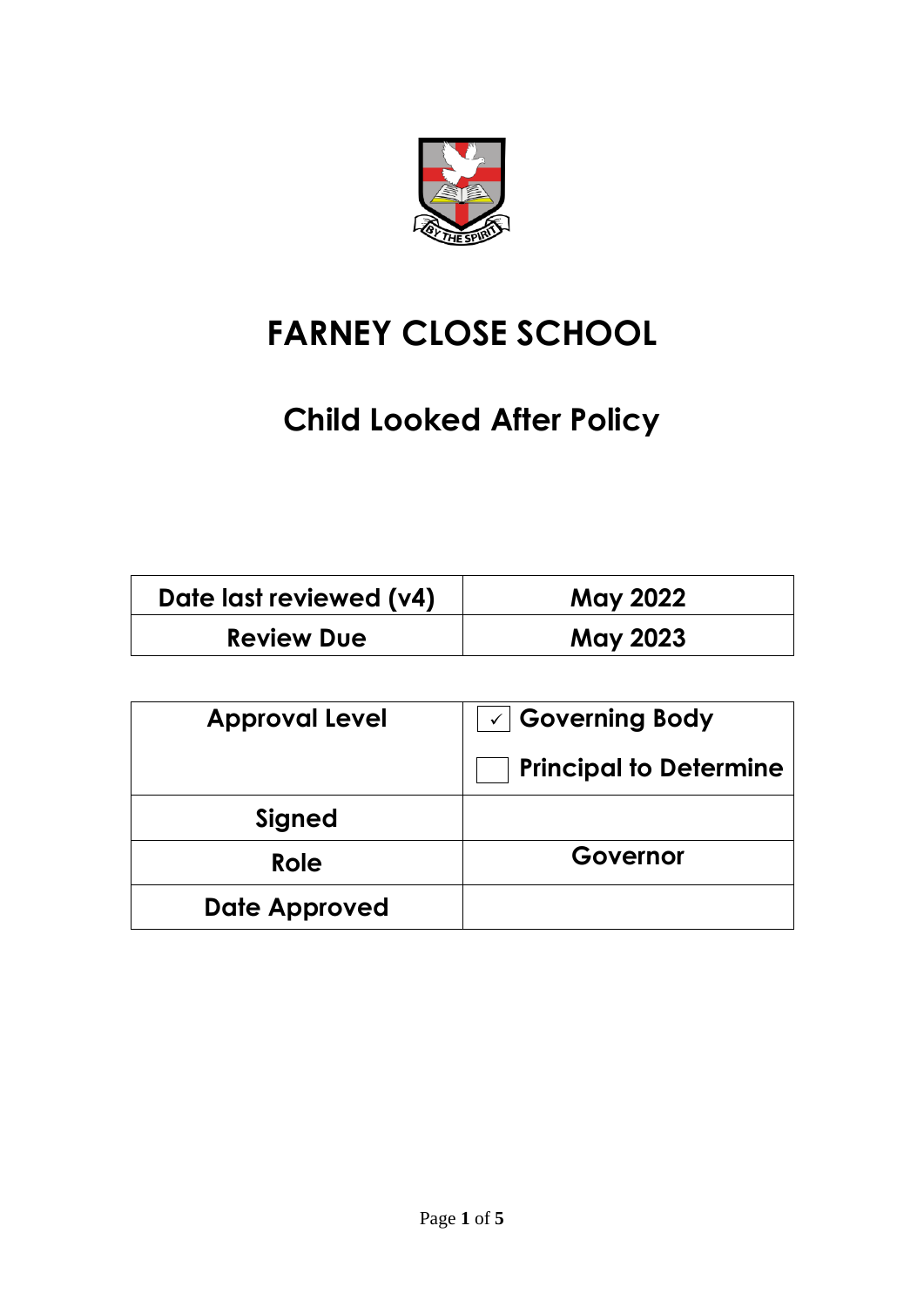### **Introduction**

Under the Children Act 1989, a Child Looked After (CLA) is a child who has been placed in the care of the local authority for more than 24 hours. These children were previously referred to as Looked After Children or Child in Care depending on the local authority they are from. The pupil may also have a preferred term that they wish to be referred to. CLA at Farney Close may be living with foster carers, living in a residential children's home or living with parents but have a Looked After Child status due to being in a residential school. CLA may be under a section 20 or a section 31 of the Children's Act 1989. They may also be under an Interim Care Order which is Section 38 of the Children Act 1989. Section 20 of the Children's Act 1989 is where the parents agree to their child being taken into care. The parents maintain parental responsibility for their child. Section 31 of the Children's Act 1989 is where a child in taken into care via a Court Order. Under this section, parental responsibility is shared between the local authority and the parents. The 1989 Children Act and DfEE Circular 13/94, places key responsibilities on schools and Local Authorities to address more effectively the needs of children who are Looked After in public care.

Research shows that nationally, CLA significantly underachieve compared to their peers at school. They are more likely to get excluded from school and are at higher risk of becoming "Not in Education, Employment, or Training" (NEET). Farney Close School recognises the major role that it plays in helping young people in care to succeed and build a better future for themselves where they can be happy, healthy, safe and able to make a positive contribution to society.

Farney Close School supports the needs of CLA by:

- Promoting attendance
- Building relationships
- Promoting inclusion
- Providing stability
- Listening to the views of the child
- Promoting health and wellbeing
- Reducing exclusions
- Staff training
- Working in partnership with carers, parents, Social Workers, and other professionals

## **The role and responsibilities of Trustee Directors**

Section 20 of the Children and Young Persons Act 2008 places a duty on the Directors to designate a member of staff (the designated teacher) as having responsibility to promote the educational achievement of Looked After Children and previously Looked After Children To this effect, the Directors should:

- Ensure that the necessary provision is being made for any pupil who is a Looked After Child or previously Looked After Child.
- Ensure that the designated teachers are given the appropriate level of support and has the opportunity to keep up to date with relevant training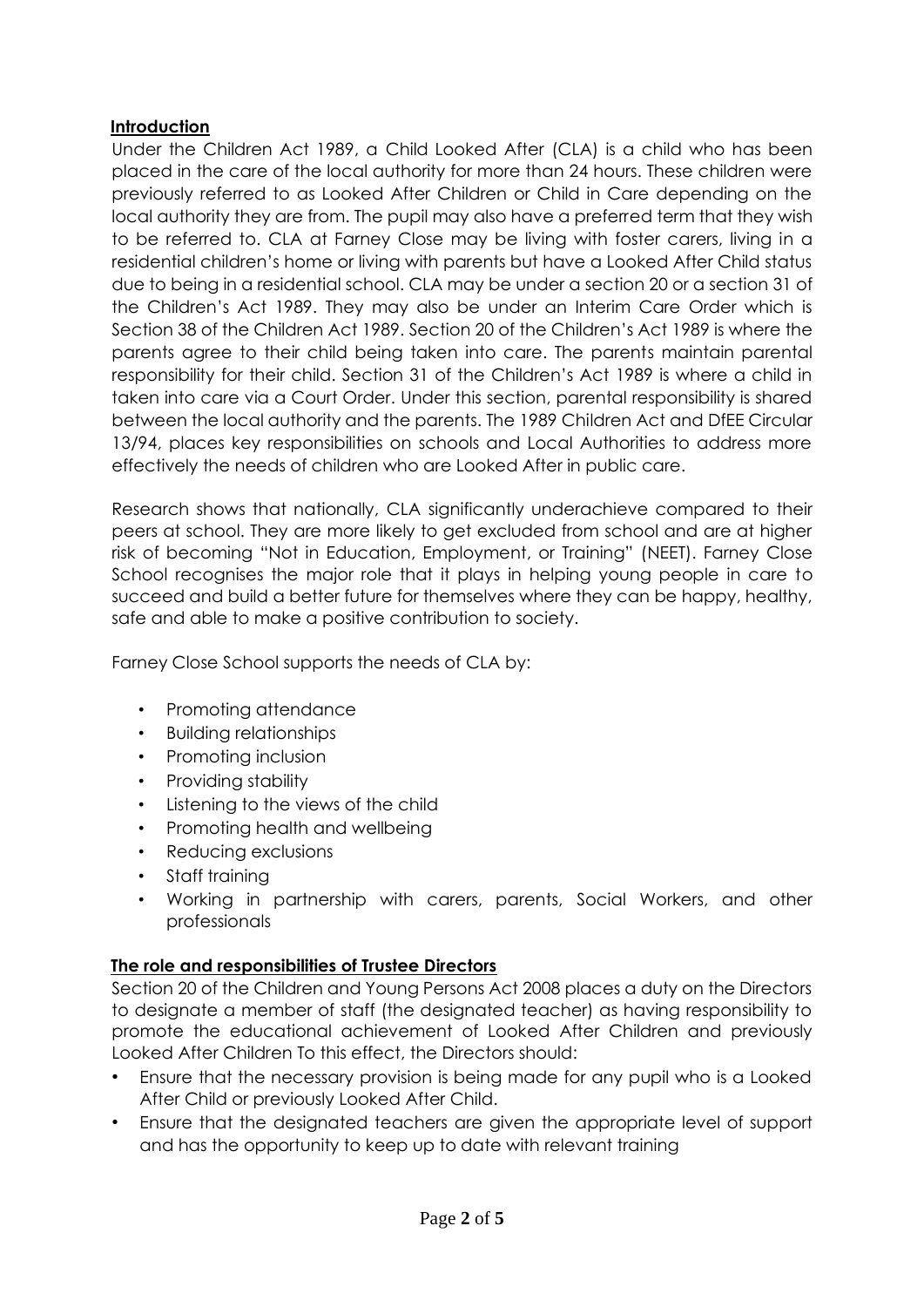- Ensure the designated teacher disseminates relevant training and provides support for all members of staff that will influence teaching and learning for Looked After Children and previously Looked After Children.
- The Directors in partnership with the school's Principal are responsible for monitoring how well the role is working. As part of this monitoring an annual report will be received from the Designated Teacher.
- Annually review the effective implementation of the Trust's policy for LAC and previously Looked After Children.

### **Roles and responsibilities of the Principal**

Identify a Looked After Child Coordinator, whose role is set out below. It is essential that the Principle identify another person for this role if the Looked After Coordinator were to leave their employment or be on leave.

- Ensure that procedures are in place to monitor the attendance, admission, exclusions and progress of CLA and that action is taken where necessary.
- Ensure all staff receive regular training and are aware of this policy and how best to support the pupils who are CLA.

## **Roles and responsibilities of the Looked After Child Coordinator (the designated teacher)**

The designated coordinator for CLA is the School Social Worker. In their absence, a member of the safeguarding team will be allocated to this area.

Their role and responsibilities are:

- To be an advocate for the CLA.
- Ensure that all CLA have an allocated link worker and a member of staff that they feel they can talk to (this may be the same person).
- Ensure that a Personal Education Plan is completed every term. The pupil, their carer, social worker, and other professionals should attend these meetings. If appropriate the pupil's parents should also be invited to attend.
- Ensure that all Farney Close paperwork for PEPs are completed prior to the PEP meeting.
- Ensure that the local authority paperwork is completed in a timely manner after the PEP.
- Chair the CLA's annual review of their EHCP.
- Track the progress, both educationally and socially, and identify further support where necessary.
- Coordinate any support that takes place within school.
- Ensure confidentiality is maintained for the pupil and only share information on a need to know basis. Gain permission within PEP and CLA meetings to share information if necessary.
- Promote attendance. If attendance becomes a problem work alongside the Referrals and Inclusion officer to support re-engagement in school. Complete a home visit or organise for another member of staff to complete a home visit.
- Act as an advisor to the members of staff and the governors. Give guidance on the needs of CLA.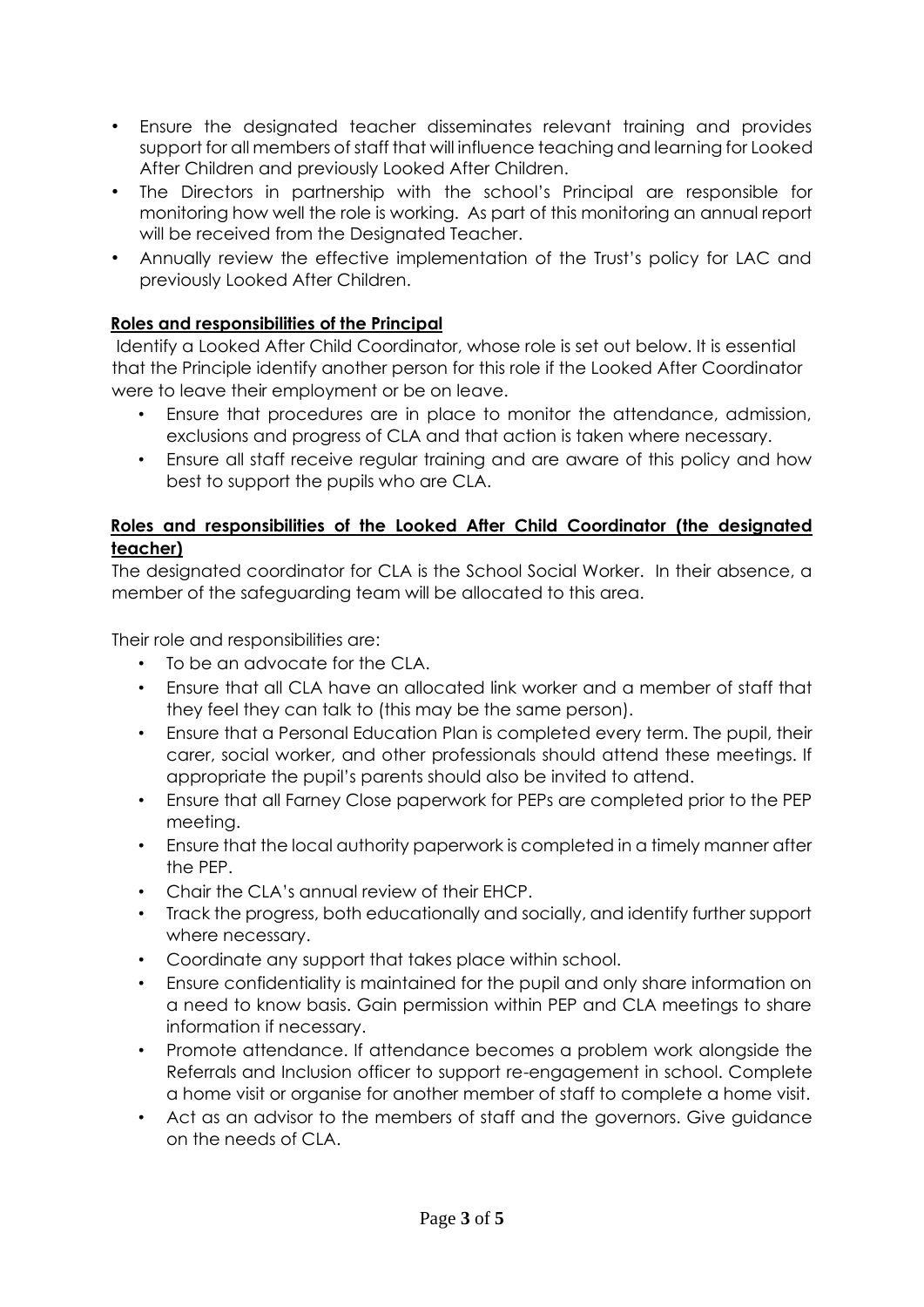- Set up additional meetings in a timely manner if the pupil is experiencing difficulties within school or if they are facing exclusion.
- Communicate effectively with carers, parents, social workers and other external agencies. Ensure they are aware of any problems but also achievements that the young person is experiencing.
- Support the pupil through transitions they are experiencing such as, leaving school.
- Work alongside the Vice-Principle to ensure that any pupil premium the school receives for CLA is used to promote achievement for the pupil.

### **Roles and responsibility of all staff**

Maintain confidentiality with regard to the CLA and support them with sensitivity.

- Respond in a timely manner to any request of information or paperwork from the Looked After Child Coordinator.
- Report any problems or concerns regarding a CLA to the CLA Coordinator.
- Attend PEP and CLA meetings if asked to do so by the CLA Coordinator.
- Understand the challenges CLA face.
- Be aware that CLA can often be the targets of bullying and act to prevent this happening.

#### **Personal Education Plans**

All CLA children must have a Personal Education Plan (PEP), which their own social worker will take the lead in developing. The PEP is a record of the child's education and forms part of the overall Care Plan. It provides a clear and shared understanding about the teaching and learning provision to ensure academic progress. The social worker, parents, carers and the child may be invited to the PEP meeting to ensure the views of all stakeholders are considered. The school's role in this plan is crucial and at least one member of staff who knows the child well will attend the meeting to establish and subsequently review this.

Issues that may be discussed in the PEP:

- the child's strengths and weaknesses
- include the child's views on how they see they have progressed and what support they consider to be most effective
- interests, both in and out of school
- developmental and educational and pastoral needs
- future plans, and how these can be supported
- issues arising for the child
- It will also identify targets that will be reviewed during the next PEP meeting.

The PEP will set clear objectives or targets which relate to academic achievement as well as out of school activities and wherever necessary behavioural targets.

If a child or young person moves school, the PEP should be forwarded, as a matter of urgency, to the new school when known.

In relation to previously CLA pupils, although they no longer required a PEP, the designated teachers should continue to consider their educational needs. The